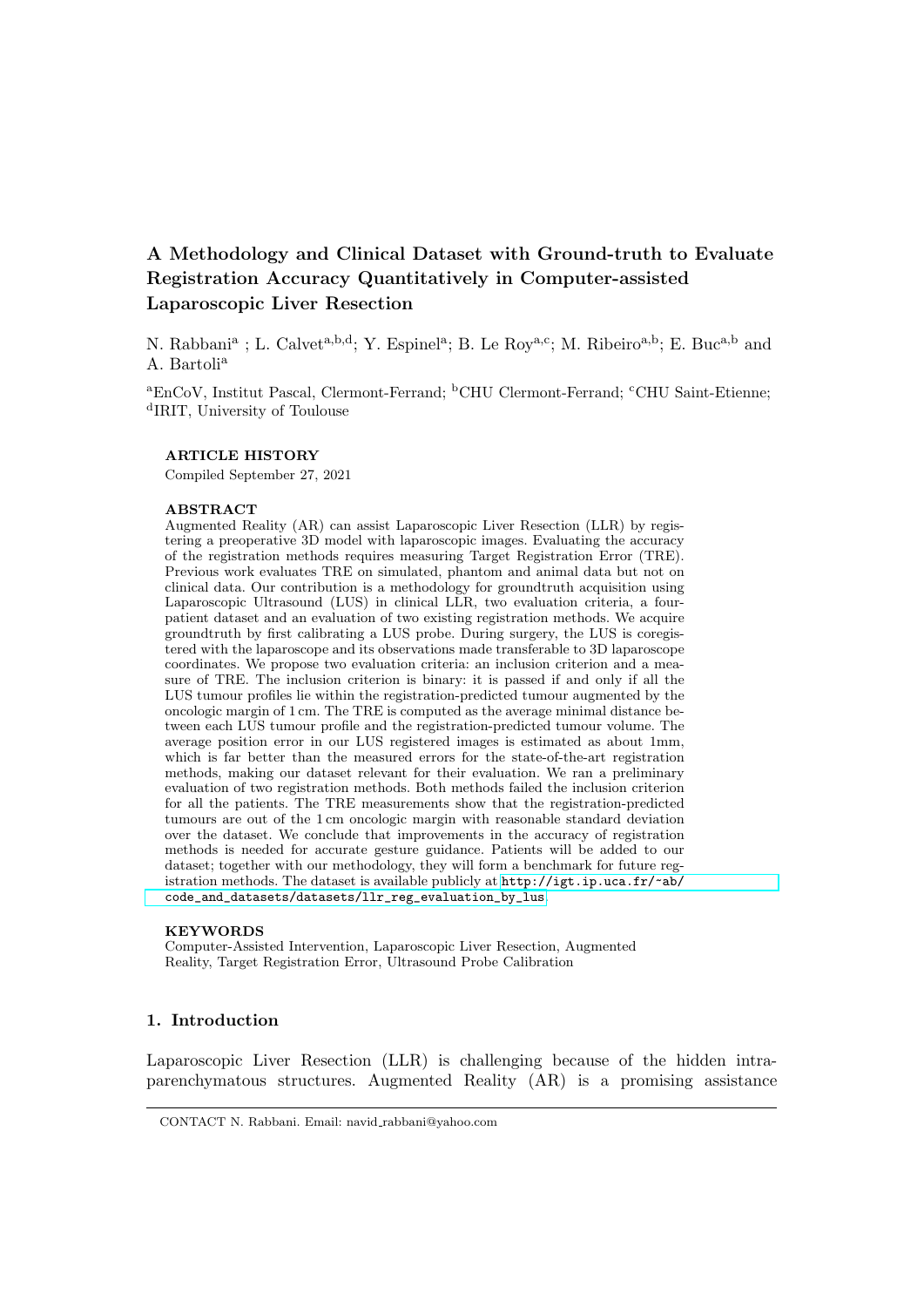method, which works by registering a 3D model reconstructed from preoperative CT onto the laparoscopic images. The registration must align and deform the preoperative 3D model adequately. Evaluating the registration quantitatively is challenging, because groundtruth is not available in clinical conditions. Previous registration methods were thus only evaluated quantitatively on simulated, phantom and animal data. We propose a methodology for the acquisition of groundtruth using Laparoscopic Ultrasound (LUS) in clinical LLR, an initial dataset for four patients, two evaluation criteria and a preliminary evaluation of two existing registration methods.

Research in computer-aided laparoscopy mainly concerns 3D reconstruction [\(Maier-](#page-14-0)[Hein et al. 2014\)](#page-14-0) and preoperative 3D model registration, which is a requirement to enable AR. It is especially challenging in LLR, because the liver has a high degree of deformation. The existing solution methods deform the preoperative 3D model to fit the target laparoscopic images under biomechanical constraints [\(Adagolodjo et al.](#page-13-0) [2017;](#page-13-0) [Koo et al. 2017;](#page-14-1) [Haouchine et al. 2016;](#page-13-1) [Robu et al. 2018\)](#page-14-2).

Evaluating the technical performance of the registration methods requires one to measure a Target Registration Error (TRE). Ideally, this would be the discrepancy between the actual location of an intraparenchymatous tumour and its prediction by the registration. Previous work uses four types of evaluation setups. The first type is the in-silico setup, which involves a simulated surgical setup. The second type is the phantom setup, which is a physical replica of the organ that is typically 3D printed. The third type is the animal setup, which uses animal parts (hence, ex-vivo) or live animals (hence, in-vivo). The fourth type is the clinical setup, involving real surgical data. Each type of setups has pros and cons, in terms of realism and complexity. Clearly, none of the first three types may replace a full-fledged evaluation in clinical conditions, which appears as the ultimate evaluation setup. However, owing to the difficulty of measuring the groundtruth location of intraparenchymatous structures, previous work has not reported any TRE measurements in clinical conditions. Instead, the results in clinical conditions are typically qualitative [\(Adagolodjo et al. 2017;](#page-13-0) [Haouchine et al.](#page-13-1) [2016;](#page-13-1) [Koo et al. 2017;](#page-14-1) [Robu et al. 2018\)](#page-14-2) or represent a Fiducial Registration Error (FRE) [\(Thompson et al. 2018\)](#page-14-3), which is known to underestimate TRE. In addition, most datasets are kept private, which does not allow the comparison of methods on standardised grounds. Table [1](#page-1-0) summarises the public datasets. We observe that there does not exist a dataset with groundtruth for the position of intraparenchymatous structures obtained in clinical conditions. Our goal in this paper is to describe a methodology and preliminary results towards fulfilling this need in LLR.

<span id="page-1-0"></span>Table 1. Public datasets with ground-truth. The last column indicates if a standardised evaluation criterion and script are provided.

| <i>Dataset</i>                      | Data type             | Groundtruth       | Landmarks           | Script |  |
|-------------------------------------|-----------------------|-------------------|---------------------|--------|--|
| Maier-Hein et al. (2014) (Open-CAS) | Ex-vivo animal        | 3D reconstruction | External            | Yes    |  |
| DePoLL (Modrzejewski et al. 2019)   | In-vivo animal        | Registration      | External & internal | Yes    |  |
| Suwelack et al. (2014) (Open-CAS)   | In-silico $&$ phantom | Registration      | External & internal | No     |  |
| Proposed                            | Clinical              | Registration      | Internal            | Yes    |  |

We bring five main contributions. First, we propose a complete framework for data collection, with LUS probe tracking and calibration, from which LUS observations are transferable to 3D laparoscope coordinates. Second, we extend a reference US calibration method to include the optimisation of camera poses and reprojection error. Third, we propose a novel calibration phantom design which outperforms previous ones, by modelling and minimising the effect of uncertainty. Fourth, equipped with the above framework and methods, we propose the first clinical dataset with groundtruth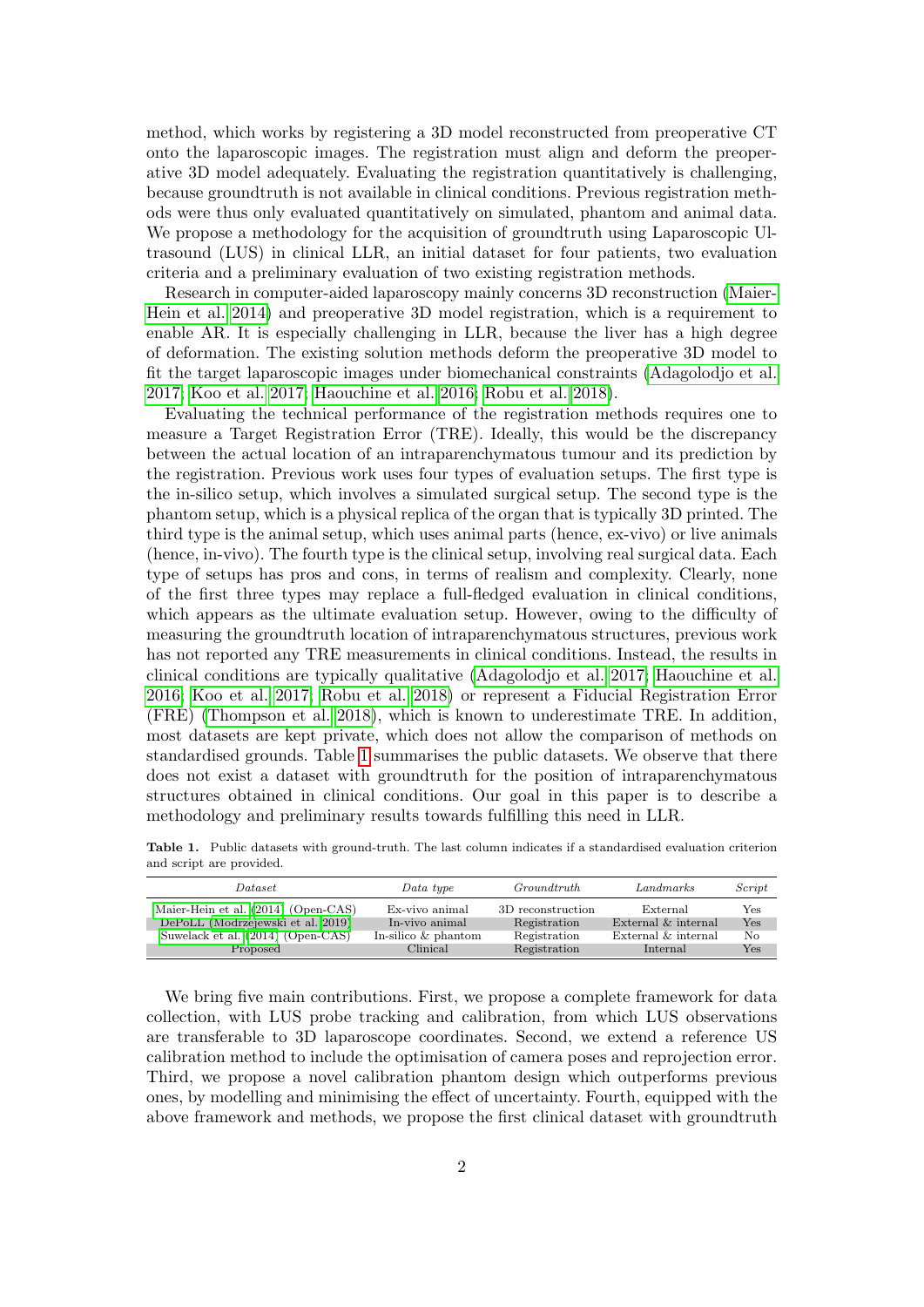location obtained from LUS for intra-parenchymatous structures in LLR. Fifth, we propose criteria to evaluate TRE for these structures when predicted from preoperative image data and an evaluation of existing augmented reality methods. Our dataset and evaluation script form the first means to evaluate preoperative data registration in LLR and in laparoscopy in general. They were made publicly available for the benefit of the research community

The paper starts with a review of previous work in section [2,](#page-2-0) followed by the proposed method in section [3,](#page-3-0) data collection and experimental results in section [4](#page-9-0) and conclusions in section [5.](#page-12-0)

# <span id="page-2-0"></span>2. Previous Work

Registration evaluation. TRE is the commonly agreed evaluation metric in registration problems. However, there is a lack of datasets for its computation in clinical LLR, mostly because localising the target intra-parenchymatous liver structures is challenging. Existing work (Plantefève et al. 2016; [Koo et al. 2017;](#page-14-1) [Haouchine et al.](#page-13-1) [2016\)](#page-13-1) use in-silico evaluation, which suffers from lack of realism of the organ biomechanics and numerical approximations in biomechanical simulations. [Espinel et al.](#page-13-2) [\(2020\)](#page-13-2) use a fabricated phantom, which also suffers lack of realism. [Thompson et al.](#page-14-3) [\(2018\)](#page-14-3); [Modrzejewski et al.](#page-14-4) [\(2019\)](#page-14-4) propose ex-vivo and in-vivo evaluations on animals. In [\(Modrzejewski et al. 2019\)](#page-14-4), metal markers are placed on the organ and used for TRE computation. It is a valuable effort because the animal organs are more realistic than phantoms. However, the conditions of LLR performed on animals remain different in terms of organ access and visibility, and organ anatomy compared to LLR performed on humans. [Thompson et al.](#page-14-3) [\(2018\)](#page-14-3) propose an evalution on patient data. They however do not compute TRE. Instead, they measure the visible misalignment, whose correlation to the real TRE is debatable. There was another attempt to evaluate liver registration in [\(Clements et al. 2016\)](#page-13-3), in the context of open surgery. In this case, the inner organs are not occluded, and the authors could use a laser range scanner to produce an intraoperative 3D model of the liver, to which they registered the preoperative 3D model obtained by segmenting CT scans [\(Dumpuri et al. 2010;](#page-13-4) [Cash et al. 2007,](#page-13-5) [2003\)](#page-13-6). For evaluation, they used US images which are coregistered with the intraoperative model. The US probe was tracked using optical trackers. Using laser range scanners and optical trackers is not possible in laparoscopic surgery because one cannot infer the relative pose between these devices inside the abdomen from the outside pose. The evaluation was done using the mean closest-point distances between the feature contours from the intraoperative US images and the preoperative model, which represents an oversimplification of the TRE.

Having ground-truth of the hidden intra-parenchymatous structures at disposal in real surgery conditions is yet highly desirable. These data can only be acquired during surgery. [Bernhardt et al.](#page-13-7) [\(2015\)](#page-13-7) used intraoperative CT registered to laparoscopic images. However, they did not evaluate their groundtruth accuracy, neither did they publicly release a dataset and evaluation methodology.

LUS probe tracking. Several methods were proposed to localise and track medical devices in laparoscopic surgery. [Liu et al.](#page-14-7) [\(2014\)](#page-14-7); [Cheung et al.](#page-13-8) [\(2010\)](#page-13-8); [Hayashi et al.](#page-13-9) [\(2015\)](#page-13-9) use electromagnetic trackers. However, this technology is not well adapted to the operating theatre because of the presence of ferromagnetic objects distorting the electromagnetic field and leading to localisation errors [\(Poulin and Amiot 2002\)](#page-14-8).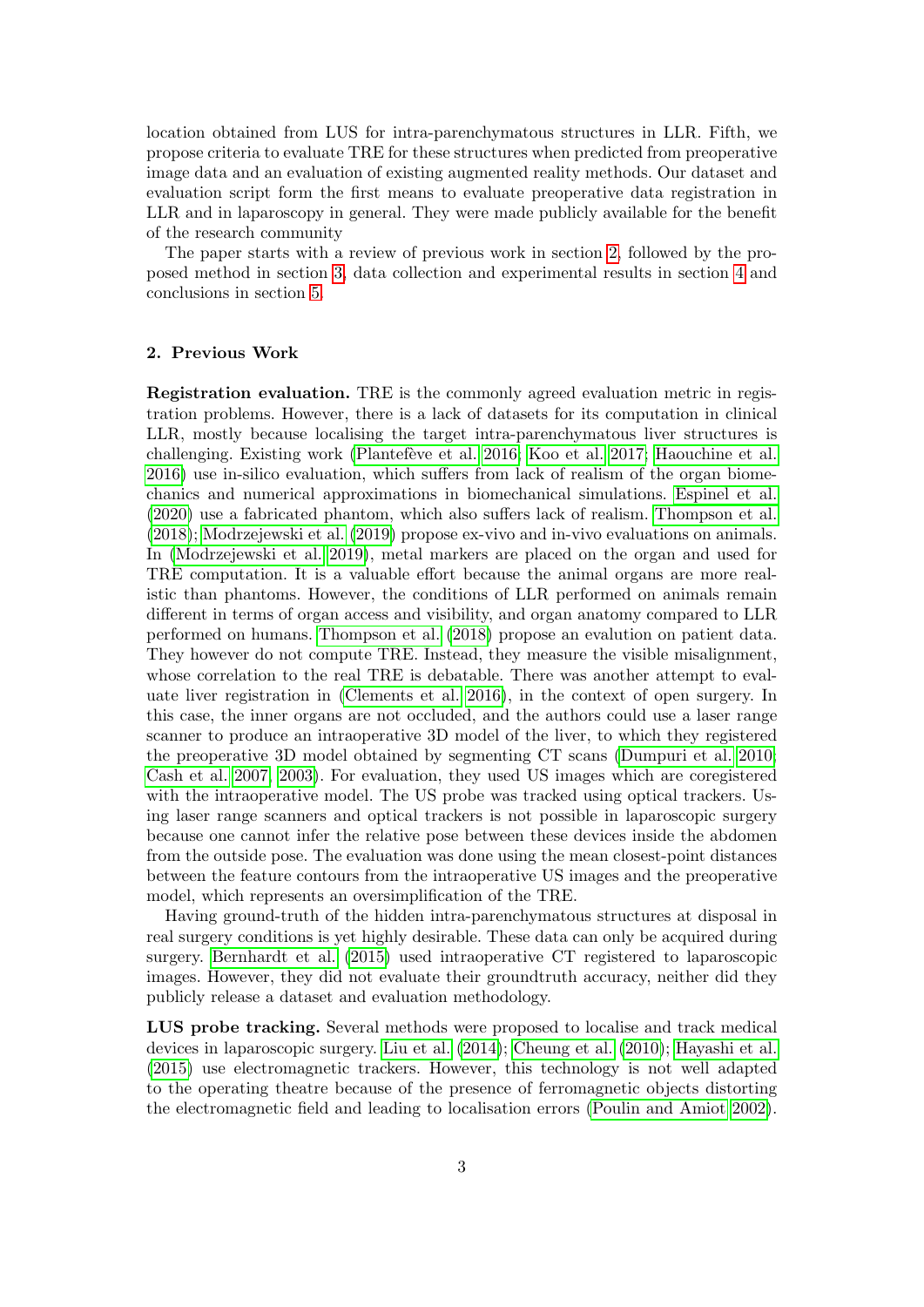Optical trackers are also used [\(Cenni et al. 2016;](#page-13-10) [Carbajal et al. 2013;](#page-13-11) [Poon and](#page-14-9) [Rohling 2005;](#page-14-9) [Wang et al. 2018\)](#page-14-10). They are accurate and commercial solutions are now available. However, they are not suitable for obtaining the LUS probe head pose in our context. Indeed, the LUS probes used in LLR are generally articulated, as their head is mechanically controlled by the surgeon and, being located inside the cavity, kept invisible from the tracker.

LUS probe calibration. The general US calibration problem is to compute the location of each US pixel in some probe coordinate system. A thorough review of the literature was conducted [\(Mercier et al. 2005;](#page-14-11) [Hsu et al. 2009\)](#page-13-12). Calibration methods use dedicated phantoms whose geometry must be known with high precision. The phantom must include two key features. First, they must allow one to coregister the phantom and the US probe, for example by means of checkerboards usable in pose computation. Second, they must provide sharp signal changes in the US image, for example by means of wires visible in the US plane. The calibration methods mainly differ in terms of phantom shapes, including for example points, wires and planes. The existing methods lack a systematic evaluation of the uncertainty and design optimisation towards optimal calibration results.

#### <span id="page-3-0"></span>3. Proposed Evaluation Methodology and Data Collection Methods

We acquire groundtruth using LUS, which we coregister with the laparoscope, as shown in figure [1.](#page-4-0) For that, we use a printed checkerboard sticker on the distal end of the LUS probe, defining the LUS coordinates. Our setup has three main steps. First, we reconstruct a 3D model of the sticker. Second, we calibrate the probe using a 3D printed phantom inspired by [\(Lasso et al. 2014\)](#page-14-12). Third, we compute the LUS pose, which is the transformation between the laparoscope and the LUS probe.

The 3D reconstruction of the probe head sticker uses SfM [\(AliceVision-Meshroom](#page-13-13) [2021\)](#page-13-13) with a high end camera. The image checkerboard corners are manually found and refined to subpixel accuracy [\(Bouguet 2000\)](#page-13-14). The corners 3D positions are then computed by triangulation [\(Hartley and Zisserman 2003\)](#page-13-15). Both camera poses and corners 3D positions are refined by bundle adjustment [\(Hartley and Zisserman 2003\)](#page-13-15).

### <span id="page-3-2"></span>3.1. Probe Calibration

The setup used for probe calibration is shown in figure [2a.](#page-5-0) We use a high end camera to film both the probe head and the phantom. A planar checkerboard of known geometry is stuck on the phantom. Images are acquired from viewpoints ensuring that the probe head and the checkerboard are both visible and can thus be coregistered.

We consider a 3D point of phantom coordinates  $\mathbf{X}_{\text{ph}}$  lying on the US plane. The point has US image pixel coordinates  $[u_{us}, v_{us}]^\top$  and US probe coordinates  $\mathbf{X}_{us}$  =  $[s_L u_{us}, 0, s_A v_{us}, 1]^\top$ , where  $s_A$  and  $s_L$  are the pixel-to-meter scale factors. The US probe y-axis is chosen normal to the US plane. We denote a rigid transformation from coordinates a to coordinates b as  $\mathsf{T}^a_b$ . We thus write  $\mathbf{X}_{\text{ph}}$  as:

<span id="page-3-1"></span>
$$
\mathbf{X}_{ph} = (\mathbf{T}_{ca}^{ph})^{-1} \mathbf{T}_{ca}^{pr} \mathbf{T}_{pr}^{us} \mathbf{X}_{us},\tag{1}
$$

where  $\mathsf{T}_{\text{ca}}^{\text{ph}}$  and  $\mathsf{T}_{\text{ca}}^{\text{pr}}$  are the poses of the phantom and the probe respectively in camera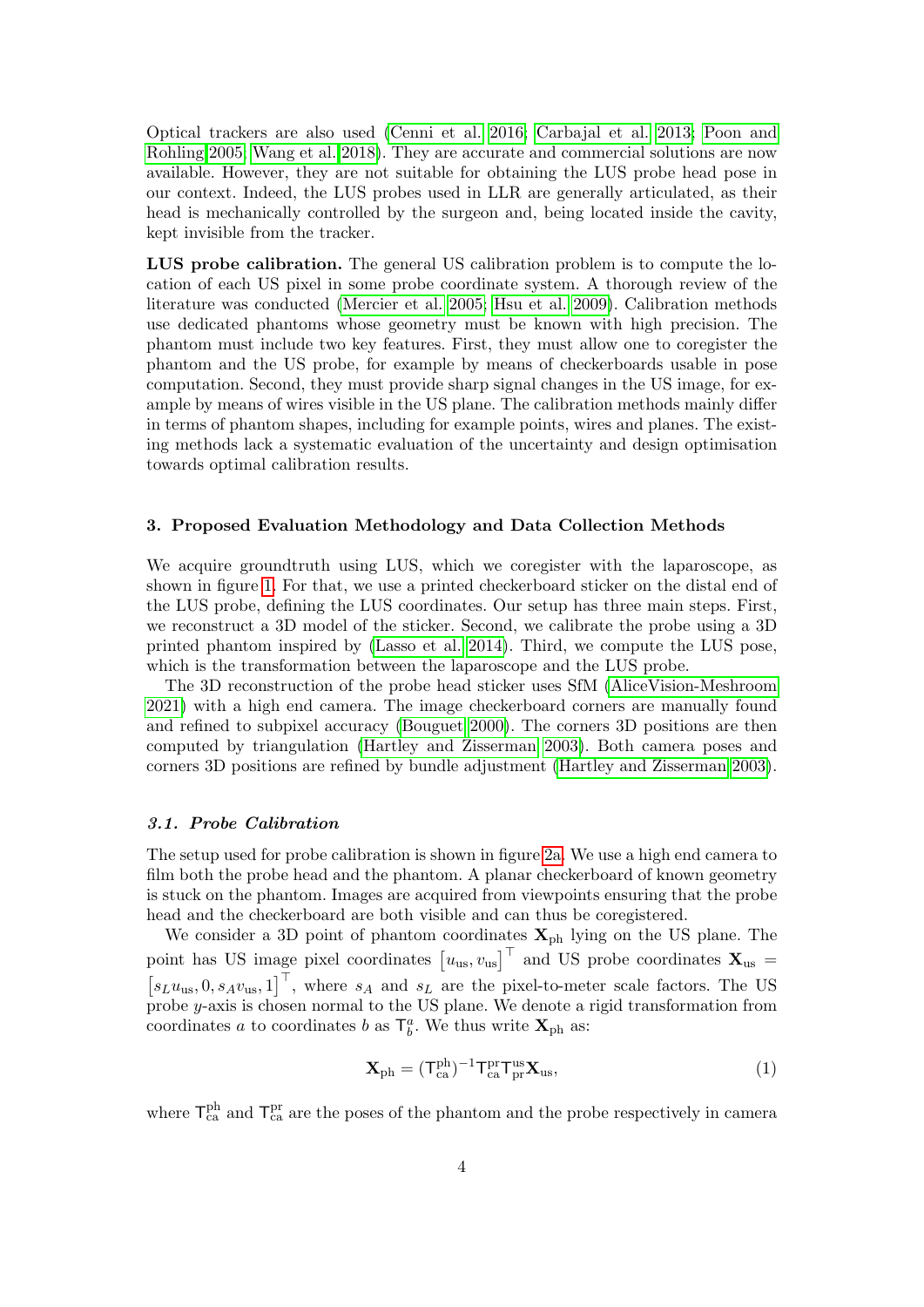

<span id="page-4-0"></span>Figure 1. Overall methodology for groundtruth acquisition and registration evaluation.

coordinates, which are estimated from the imaged checkerboard corners. We use the phantom proposed in [\(Carbajal et al. 2013\)](#page-13-11), shown in figure [2b,](#page-5-1) which includes N-wires structures. The wires intersect the US plane in points which appear as blobs in the US image. Equation [\(1\)](#page-3-1) shows that we can calibrate the probe, namely compute  $s_A$ ,  $s_L$  and  $\mathsf{T}^{\text{us}}_{\text{pr}}$ , from a set of point correspondences  $\{(\mathbf{X}_{\text{ph}}, \mathbf{X}_{\text{us}})\}\$ . This forms a nonlinear optimisation problem over  $s_A$ ,  $s_L$  and  $\mathsf{T}_{pr}^{\text{us}}$ . An initialisation is computed in closed-form from 3 point correspondences [\(Boctor et al. 2004\)](#page-13-16). The initialisation is then refined, following [\(Carbajal et al. 2013\)](#page-13-11), by minimising the nonlinear least-squares cost:

<span id="page-4-1"></span>
$$
IPE = \sum_{i=1}^{N} \sum_{j \in \mathcal{M}_i} \|\mathbf{X}_{\mathrm{ph}}^{i,j} - (\mathsf{T}_{\mathrm{ca}}^{\mathrm{ph}})^{-1} \mathsf{T}_{\mathrm{ca}}^{\mathrm{pr}} \mathsf{T}_{\mathrm{pr}}^{\mathrm{us}} \mathsf{X}_{\mathrm{us}}^{i,j}\|^2, \tag{2}
$$

over  $\mathsf{T}^{\text{us}}_{\text{pr}}$ ,  $s_A$  and  $s_L$ , where IPE stands for in-plane-error,  $i \in [1, N]$  is the image index,  $\mathcal{M}_i$  the wire indices whose intersection can be reliably extracted in the US image i and  $\mathbf{X}_{\text{us}}^{i,j}$  the coordinates of the 3D point intersection of the US image i with the wire j. This method does not take the uncertainty of camera poses into account.

We propose an extension of the above optimisation which includes the refinement of the camera poses while introducing two additional cost terms formed by the repro-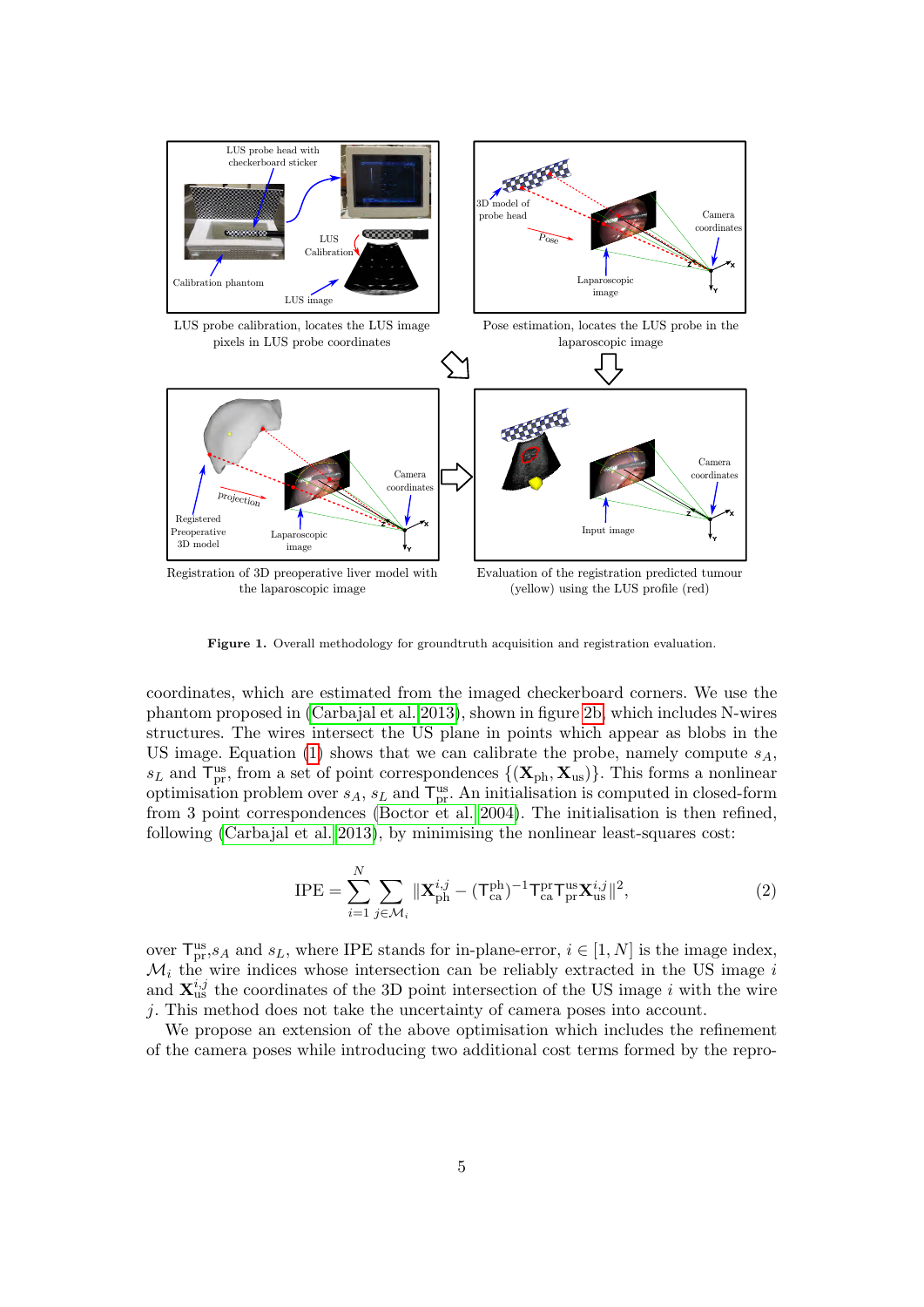<span id="page-5-0"></span>

<span id="page-5-1"></span>Figure 2. Ultrasound probe calibration and pose estimation; CS stands for 'coordinate system'.

jection errors associated to the checkerboard corners:

<span id="page-5-2"></span>
$$
\alpha \sum_{i=1}^{N} \sum_{j \in \mathcal{L}_i} \|f(\mathsf{KT}_{\mathsf{ca}}^{\mathrm{pr},i} \mathbf{O}_{\mathrm{pr}}^j) - \mathbf{o}_{\mathsf{ca}}^{i,j}\|^2 + \beta \sum_{i=1}^{N} \sum_{j \in \mathcal{P}_i} \|f(\mathsf{KT}_{\mathsf{ca}}^{\mathrm{ph},i} \mathbf{Q}_{\mathrm{ph}}^j) - \mathbf{q}_{\mathsf{ca}}^{i,j}\|^2 + \mathrm{IPE},\qquad(3)
$$

where  $\mathcal{L}_i$  and  $\mathcal{P}_i$  are the indices of the probe and phantom imaged checkerboard corners respectively extracted in image  $i; f([u, v, w]^{\top}) = [u/w, v/w]^{\top}$  is the canonical perspective projection modelling the camera; K is the camera calibration matrix;  $T_{ca}^{\text{pr},i}$ and  $T_{ca}^{\text{ph},i}$  are the probe and phantom poses respectively in camera coordinates,  $\mathbf{O}_{\text{pr}}^j$  and  $\mathbf{Q}_{\rm ph}^{j}$  are the 3D coordinates of the corners for the probe and phantom checkerboards respectively;  $o_{ca}^{i,j}$  and  $q_{ca}^{i,j}$  are the imaged checkerboard corners for the probe and the phantom respectively, and  $\alpha$  and  $\beta$  are hyperparameters fixed empirically to  $\alpha = 2.73$ and  $\beta = 2.92$ . The initial estimates for  $\mathsf{T}_{ca}^{ph}$  and  $\mathsf{T}_{ca}^{pr}$  are obtained using EPnP [\(Lepetit](#page-14-13) [et al. 2009\)](#page-14-13). The optimisation is performed using Levenberg-Marquardt.

The proposed solution with camera pose refinement outperforms the original solution of minimising IPE on its own. Results are shown in table [3](#page-9-1) and discussed in section [3.3.](#page-7-0)

#### 3.2. Phantom Design Evolution with Improved N-wires Configurations

The geometry of the phantom proposed by [Carbajal et al.](#page-13-11) [\(2013\)](#page-13-11) allows one to easily customise the wire configuration. We use this property to design new wire configurations which better constrain the calibration solution. For that, we propose to propagate and minimise uncertainty. The values of the first two terms in equation [\(3\)](#page-5-2) are independent of the wire configuration and we thus consider the IPE term [\(2\)](#page-4-1) only. Concretely, we study uncertainty propagation for a single acquisition, referred to as US plane pose estimation in the sequel, which is the problem of finding the US plane pose which best models the location of the wire intersections in the US image. A wire configuration minimising uncertainty in the estimation of  $T_{pr}^{\text{us}}$  for a single image is expected to also reduce it for an image collection and therefore to produce improved US probe calibration.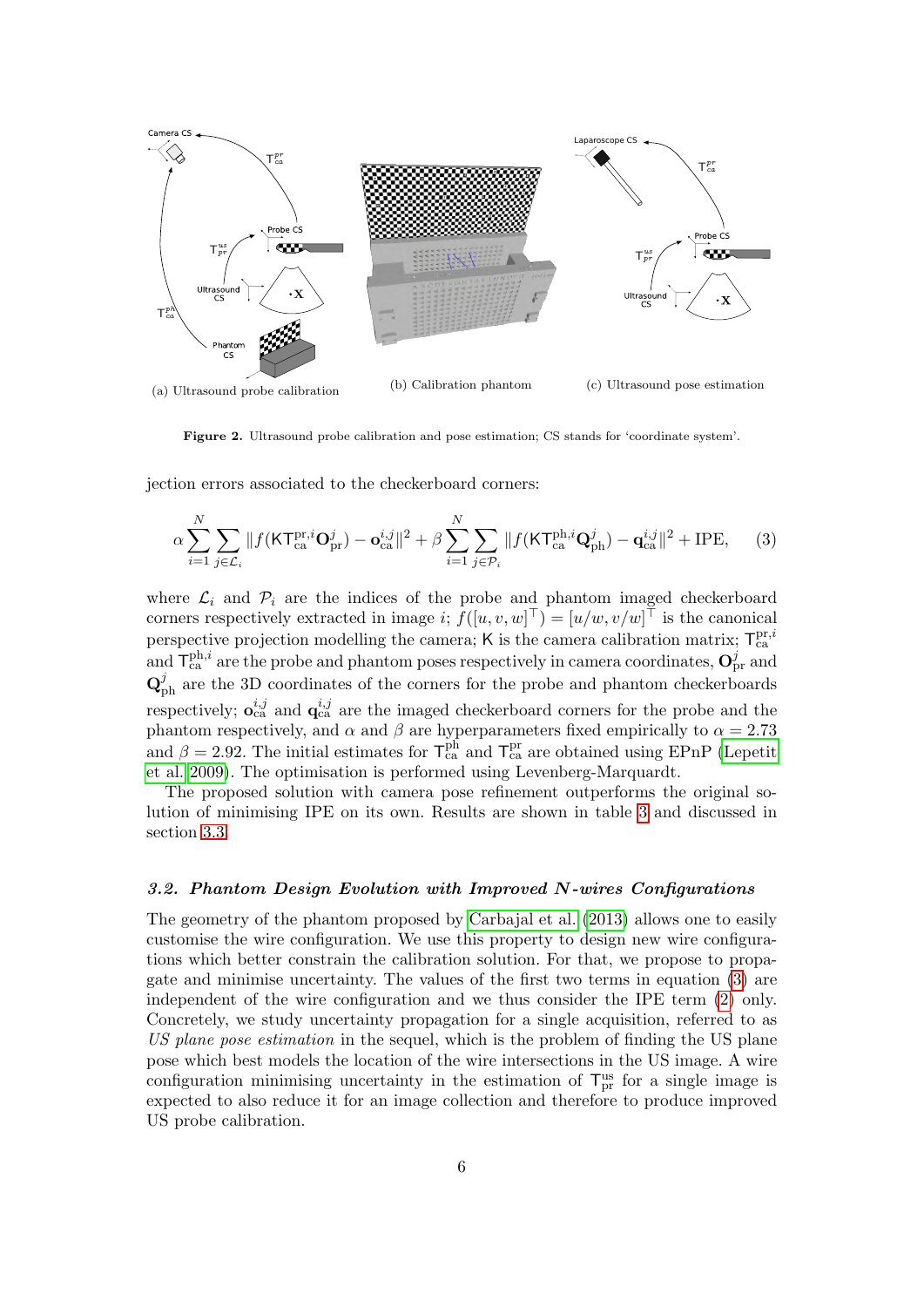Figure [3](#page-6-0) shows how uncertainty propagates in US probe calibration. We denote by  $B_i$  the exact intersection location of wire i in the US image. We assume that the wire extraction uncertainty follows an additive i.i.d. bivariate normal distribution with zero-mean and covariance matrix  $\Sigma_B$ :

$$
\Delta_i^B \sim \mathcal{N}(0, \Sigma^B) \qquad \Sigma^B = \begin{bmatrix} \sigma_{B,A}^2 & 0\\ 0 & \sigma_{B,L}^2 \end{bmatrix},\tag{4}
$$

where  $\sigma_{B,A}^2$  and  $\sigma_{B,L}^2$  are the axial and lateral variances. We also model the uncertainty on the wire endpoints, which is induced by the limited 3D printing resolution of the phantom and wire bending effects near the phantom holes. Let  $W_i$  be the vector of endpoint coordinates of the wire i:

$$
\mathbf{W}_{i} = \left[X_{1,i}, Y_{1,i}, Z_{1,i}, X_{2,i}, Y_{2,i}, Z_{2,i}\right]^{\top}.
$$
\n(5)

We assume that the endpoint uncertainty follows an additive  $i.i.d.$  multivariate normal distribution with zero-mean and isotropic covariance matrix  $\Sigma^W$ :

$$
\Delta_i^W \sim \mathcal{N}(0, \Sigma^W) \qquad \Sigma^W = \sigma_W^2 \mathbf{I}_{6 \times 6}.
$$
 (6)

We propose to propagate uncertainty through the US plane pose estimation from the wire intersections extracted in the US image. Let **P** be the vector of parameters of the US plane pose:

$$
\mathbf{P} = [\theta_x, \theta_y, \theta_z, t_x, t_y, t_z]^\top,\tag{7}
$$

where  $[\theta_x, \theta_y, \theta_z]^\top$  are the Euler angles of the rotation and  $[t_x, t_y, t_z]^\top$  the translation. The plane pose estimation is performed by minimising the IPE cost [\(2\)](#page-4-1). We assume that the uncertainty of the output:

$$
\mathbf{\Delta}^P = g(\mathbf{B}_i + \mathbf{\Delta}_i^B, \mathbf{W}_i + \mathbf{\Delta}_i^W) - g(\mathbf{B}_i, \mathbf{W}_i),
$$
\n(8)

follows an additive multivariate normal distribution  $\mathbf{\Delta}^P \sim \mathcal{N}(\mu, \Sigma^P)$ , where g is the pose function, taking as inputs the wire intersections  $\{\mathbf{B}_i\}_{i\in\mathcal{M}_i}$  in the US image and the wire endpoints  $\{W_i\}_{i\in\mathcal{M}_i}$  and providing as outputs the plane pose P minimising the IPE cost [\(2\)](#page-4-1). Our objective is to find a wire configuration minimising the output uncertainty  $\Sigma^P$ .



<span id="page-6-0"></span>Figure 3. Propagation of uncertainty the US calibration phantom.

Concretely, we find wire configurations that minimise the generalised variance  $|\Sigma^P|$ , namely the determinant of the covariance matrix  $\Sigma^P$ , which is a common measure in uncertainty propagation [\(Wilks 1960\)](#page-14-14). We propose to estimate  $\Sigma^P$  using a Monte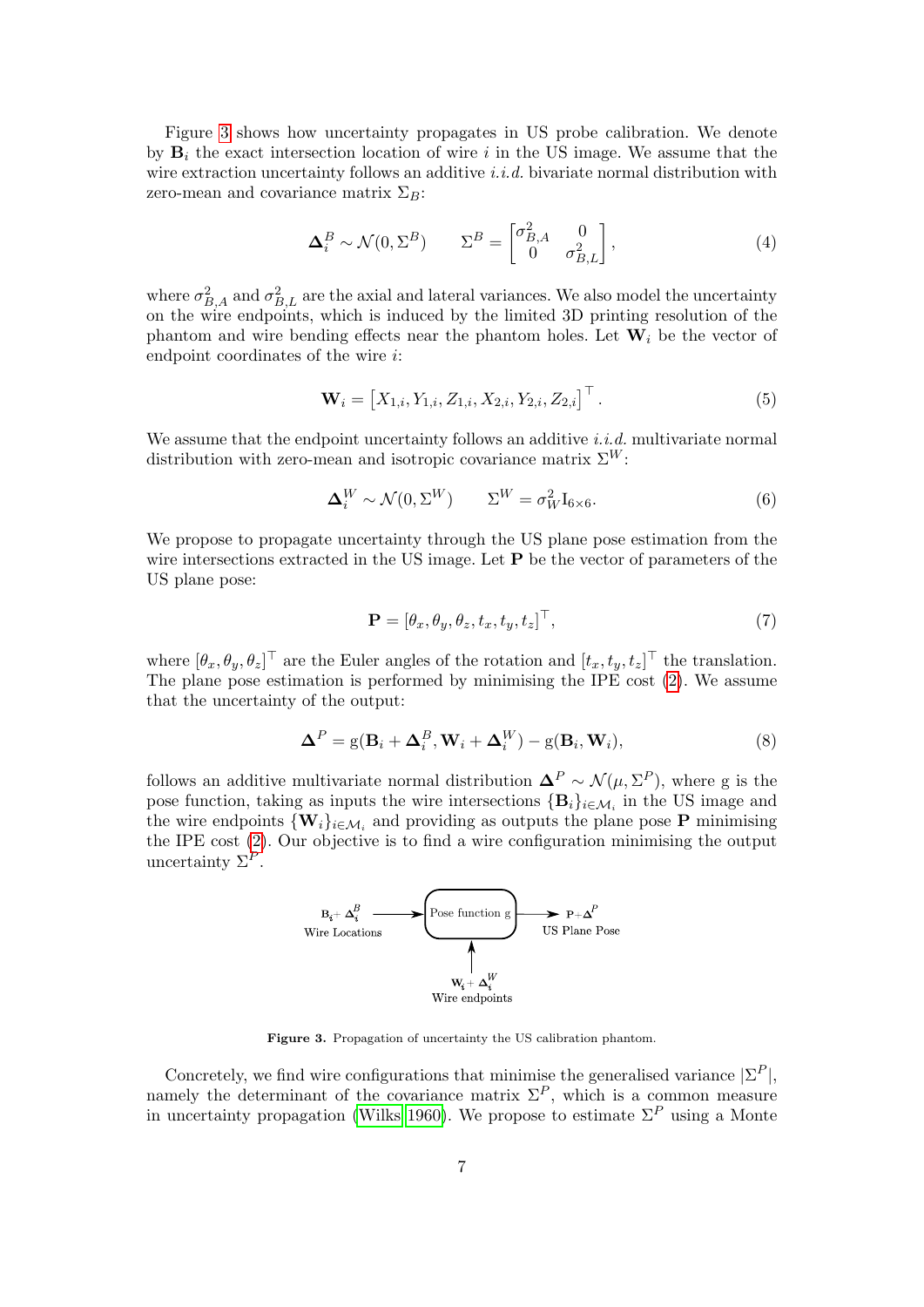

<span id="page-7-1"></span>Figure 4. The five evaluated wire structures in the US calibration phantom design (the axes are in mm)

Carlo approach [\(Ogilvie 1984\)](#page-14-15). The principle is to generate input samples randomly following their distributions, perform the deterministic plane pose computation and infer the parameters of the output distribution from the output samples. Concretely, we use 1000 input samples with  $\sigma_{B,A} = \sigma_{B,L} = 0.45$  mm and  $\sigma_W = 0.5$  mm. These values were chosen empirically based on observations made during our experiments. The computed output samples allow us to find the mean, variance and covariance for each of the six outputs, giving  $\Sigma^P$  and finally, the sought  $|\Sigma^P|$ .

We tested five wire configurations, labelled (a) to (e), shown in figure [4.](#page-7-1) The first three ones (a-c) are typical stacked N-Wires with three, four and five layers respectively, inspired from [\(Carbajal et al. 2013\)](#page-13-11). The fourth and fifth structures (d,e) are proposed by us: they differ from the first three mainly in the fact that they show slant over two dimensions of the 3D space, namely in the x and z directions rather than in the  $x$  direction only. An N-wire pattern is always present, to facilitate plane pose initialisation, as described in section [3.1.](#page-3-2)

The plane pose uncertainty computed for each of the five structures are given in table [2.](#page-8-0) For the first three structures (a-c), this shows that, as expected, adding layers to a typical stacked N-wire structure decreases pose uncertainty. The uncertainty strongly drops, from 9.7351 to 0.0032. The last two configurations (d,e) show the lowest output uncertainty, namely 0.0015 and 0.0003. The calibration evaluation of section [3.3](#page-7-0) and the dataset acquisition of section [4](#page-9-0) use configuration (d). This is because we discovered configuration (e) only after data acquisition was completed.

### <span id="page-7-0"></span>3.3. Validation of the Calibration and Data Acquisition Setup

We evaluated our data acquisition setup in realistic conditions, nearly identical to LLR in terms of hardware and laparoscope-to-probe distance varying within [10, 15] cm. A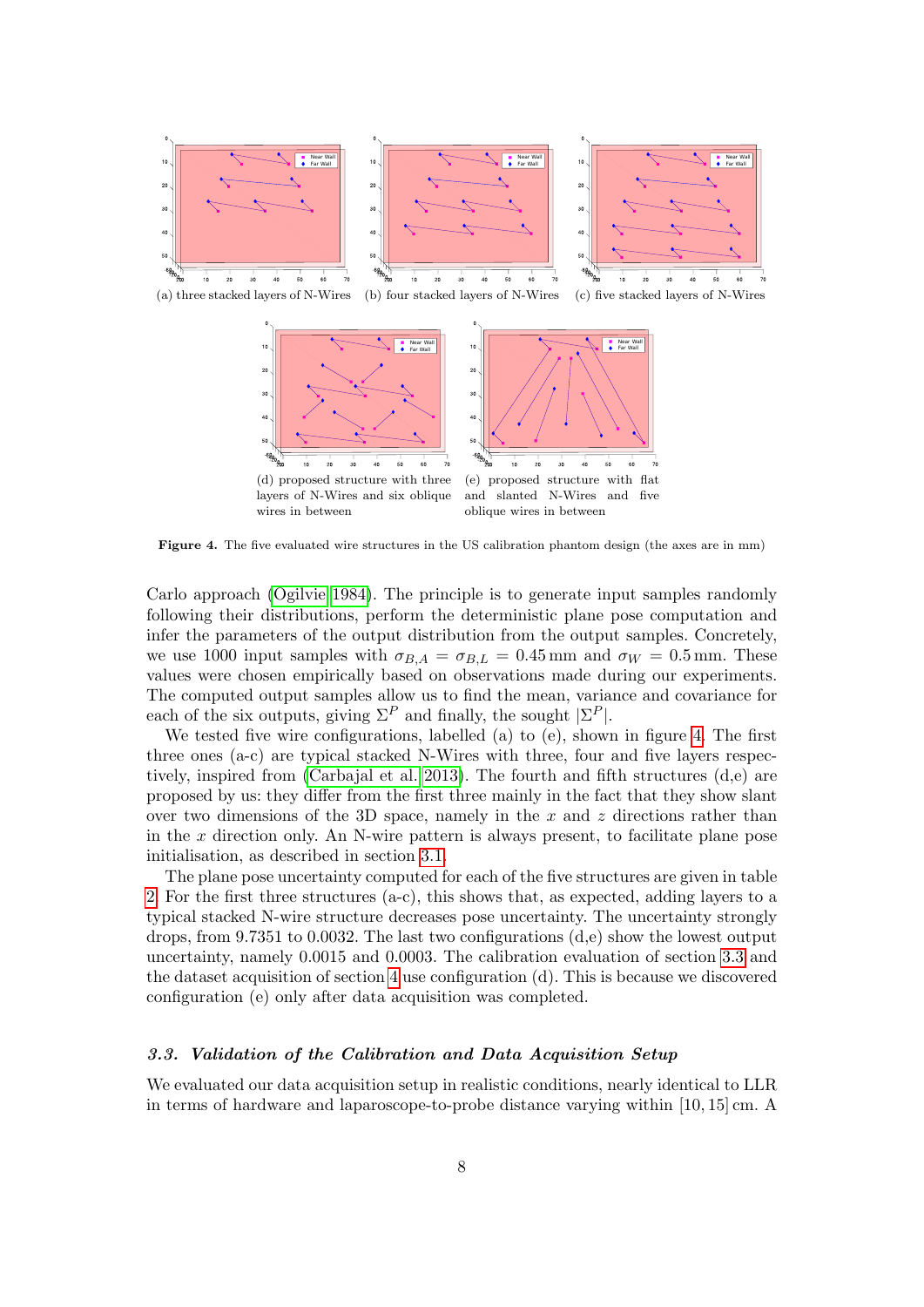<span id="page-8-0"></span>Table 2. Pose uncertainty statistics (mm and deg) computed for the five structures of figure [4.](#page-7-1)

| Uncertainty in position |          |                   |          |                   |       |          | Uncertainty in orientation |                   |          |                   |          |            |        |  |
|-------------------------|----------|-------------------|----------|-------------------|-------|----------|----------------------------|-------------------|----------|-------------------|----------|------------|--------|--|
| Тd                      |          |                   |          |                   |       | $\alpha$ |                            |                   |          |                   |          |            |        |  |
|                         | Mean     | $_{\mathrm{STD}}$ | Mean     | $_{\mathrm{STD}}$ | Mean  | STD      | Mean                       | $_{\mathrm{STD}}$ | Mean     | $_{\mathrm{STD}}$ | Mean     | <b>STD</b> |        |  |
|                         | $-0.064$ | 1.8               | 0.005    | 3.6               | 0.179 |          | $-0.051$                   | 3.4               | 0.023    | 0.6               | $-0.125$ | 3.5        | 9.7351 |  |
|                         | 0.032    | $1.1\,$           | $-0.109$ | 2.8               | 0.094 | 1.2      | 0.089                      | 2.2               | 0.019    | 0.4               | $-0.113$ | 2.4        | 0.0636 |  |
|                         | 0.026    | 0.9               | $-0.084$ | $2.2\,$           | 0.074 | 0.8      | 0.001                      | 1.8               | $-0.020$ | 0.3               | $-0.077$ |            | 0.0032 |  |
|                         | $-0.017$ | 0.8               | $-0.016$ | $2.4\,$           | 0.026 | 0.8      | $-0.025$                   | 1.5               | 0.002    | 0.3               | $-0.002$ | 1.9        | 0.0015 |  |
|                         | 0.006    | 0.6               | $-0.026$ | $2.2\,$           | 0.068 | 0.8      | 0.004                      | 1.0               | 0.005    | 0.4               | $-0.031$ | 1.9        | 0.0003 |  |

laparoscope was used to acquire optical images of the calibrated LUS probe. The probe acquires US images of a cross-wire phantom, similar to the one used for calibration but with wire-crossing points of known location to be used as landmarks. During the acquisition, the probe was positioned to make the wire-crossing points visible in the US image. The proposed evaluation measures the deviation between the groundtruth and the calibration-predicted landmarks in US pixel coordinates. The predictions are obtained by chaining the probe pose  $\hat{\mathsf{T}}_{\text{ca}}^{\text{pr}}$  found from EPnP with the calibration results  $\hat{\mathsf{T}}_{\text{pr}}^{\text{us}}, \, \hat{s}_A \text{ and } \hat{s}_L.$ 

Concretely, the location of the wire-crossing points  $\mathbf{X}_{ph}^{*}$  used as ground truth are transferred from phantom coordinates to camera coordinates as  $\mathbf{X}_{\text{ca}}^* = \mathsf{T}_{\text{ca}}^{\text{ph}} \mathbf{X}_{\text{ph}}^*$ , where  $T_{ca}^{ph}$  is obtained from a checkerboard attached to the phantom, as for prior probe calibration. The location of the wire-crossing points extracted in the US image are transferred to camera coordinates using  $\mathbf{X}_{ca} = \mathsf{T}_{ca}^{\text{pr}} \hat{\mathsf{T}}_{pr}^{\text{us}} \hat{\mathbf{X}}_{us}$ . The final error, which is the discrepancy between the measured and predicted points, is then  $\epsilon = ||\mathbf{X}_{ca} - \mathbf{X}_{ca}^*||_2$ . This represents an upper bound on the real error, as the poses  $T_{ca}^{ph}$  are estimates and thus subject to noise. We performed and evaluated three independent probe calibrations. For each calibration, the proposed evaluation was performed. Each evaluation involved 20 images with different probe poses and various wire-crossing point depths in the US images. We report statistics on  $\epsilon$  in table [3,](#page-9-1) along with the error components over the US axial, lateral and out-of-plane directions. For comparison purposes, we report the same statistics for calibrations obtained with the existing IPE-based optimisation [\(Carbajal et al. 2013\)](#page-13-11). Figure [5](#page-9-2) shows the error distribution for one calibration over the US image; the other calibration runs have a similar error distribution. This distribution was obtained by interpolating from the error measured at the wirecrossing points over the entire US image. We use the inverse distance weighting method for interpolation.

We can draw two important observations from these results. First, the calibration errors are in the order of 1 mm. Hence, the proposed setup is suited for the evaluation of state-of-the-art registration in LLR, as 1 mm represents between 3% to 12% of the registration errors, as given in table [4.](#page-12-1) Second, they show that our calibration method outperforms [\(Carbajal et al. 2013\)](#page-13-11). Hence, there is a benefit in fine-tuning the probe and phantom poses.

The measured error depends on both LUS calibration and pose estimation. Pose estimation is known to be more susceptible to error along the camera axis. In our tests, in order to have a better view of the LUS probe checkerboard, the laparoscope was pointed towards the side and top of the LUS probe and hence the EPnP-induced error is projected dominantly in the axial and out-of-plane directions. It is in agreement with the results in Table [3.](#page-9-1)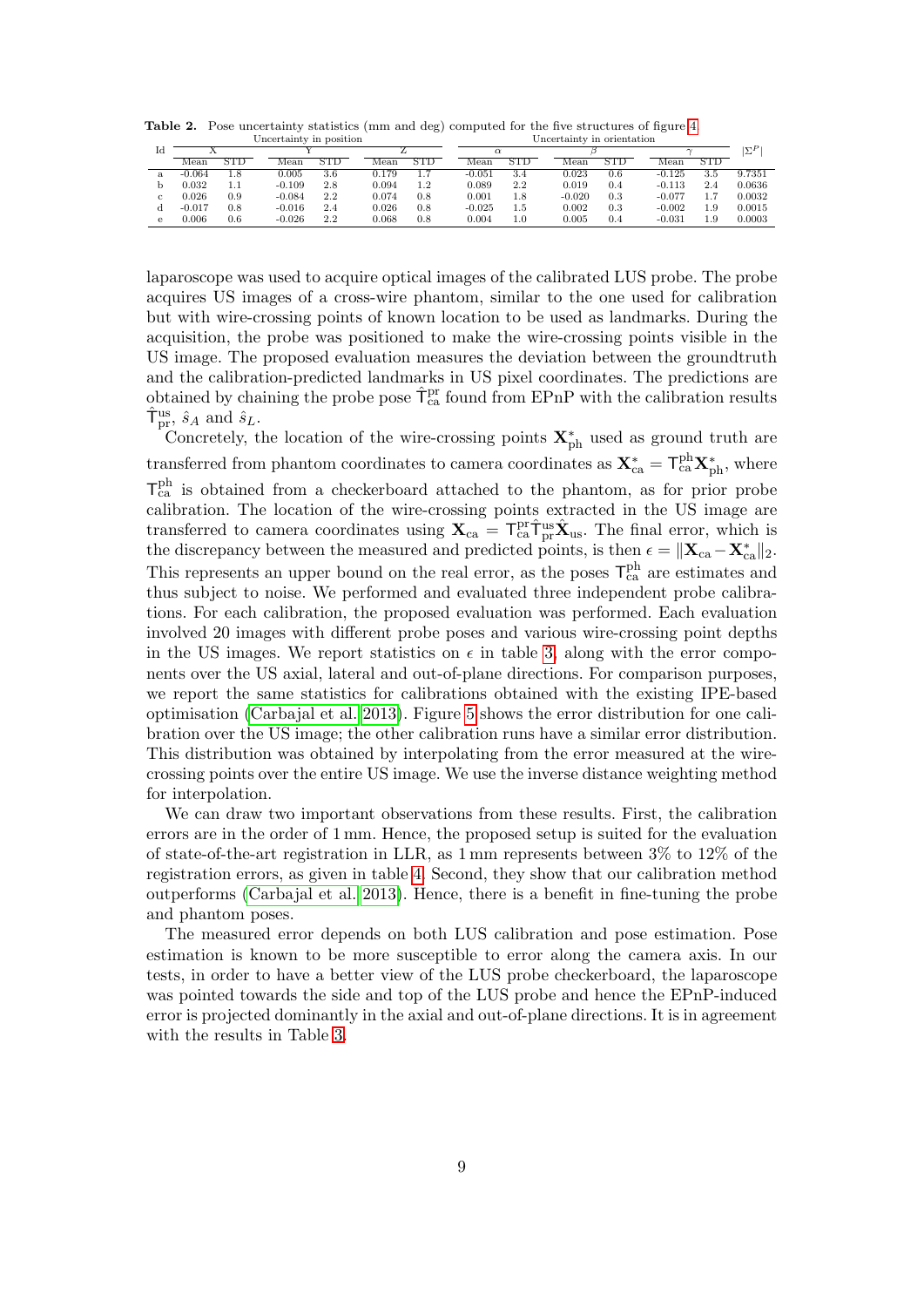|                 | Method                 | Total error |            |      |      |  | Avg. directional error |       |              |  |
|-----------------|------------------------|-------------|------------|------|------|--|------------------------|-------|--------------|--|
|                 |                        | Avg.        | <b>STD</b> | Min  | Max  |  | Lateral                | Axial | Out-of-plane |  |
| 1st calibration | Proposed               | $1.26\,$    | 0.29       | 0.73 | 1.78 |  | 0.42                   | 0.71  | 0.83         |  |
|                 | Carbajal et al. (2013) | 1.37        | 0.41       | 0.50 | 2.30 |  | 0.52                   | 0.80  | 0.81         |  |
| 2nd calibration | Proposed               | 0.71        | 0.20       | 0.25 | 1.03 |  | 0.15                   | 0.40  | 0.49         |  |
|                 | Carbajal et al. (2013) | $1.30\,$    | 0.25       | 1.01 | 1.86 |  | 0.63                   | 0.82  | 0.76         |  |
| 3rd calibration | Proposed               | 1.44        | 0.47       | 0.95 | 2.27 |  | 0.58                   | 1.27  | 0.24         |  |
|                 | Carbajal et al. (2013) | 1.55        | 0.46       | 0.66 | 2.34 |  | 0.54                   | 1.30  | 0.60         |  |

<span id="page-9-1"></span>Table 3. Error statistics (mm) for the proposed calibration method and the method in [\(Carbajal et al. 2013\)](#page-13-11).



<span id="page-9-2"></span>Figure 5. Interpolated error distribution (mm) over the US image for the 2nd calibration run.

# <span id="page-9-0"></span>4. Evaluation Criteria, Dataset and Registration Evaluation Results

In AR assisted LLR, the registration method predicts the tumours in laparoscope 3D coordinates, from the preoperative 3D model and intraoperative laparoscopic images. We discuss two evaluation criteria for this prediction, the proposed dataset and an evaluation of existing registration methods.

# 4.1. The Inclusion Criterion

We propose a binary inclusion criterion which is positive (hence, passed) if and only if registration-predicted tumour augmented by the typical oncologic margin of 1 cm contains all the LUS tumour profiles. Specifically, for image i,  $i \in [1, N]$ , over a total of N images, we define the predicted tumour volume  $T_i$ , the augmented volume  $T_i^a$ and the LUS tumour profile transferred to laparoscope coordinates  $P_i$ . The inclusion criterion is then:

$$
IC = (P_1 \subset T_1^a) \wedge \cdots \wedge (P_N \subset T_N^a).
$$
\n(9)

The inclusion criterion must be met for precision surgical guidance. It is however difficult to pass and does not bring much quantitative information on the actual precision, especially if failed, as opposed to TRE. The inclusion criterion must be met for precision surgical guidance. The rationale for it is as follows. Using augmented reality as the primary method of resection guidance means that the surgeon resects a volume containing  $T_i^a$ . For a successful R0 resection comprising all malignant tissues, the part  $P_i$ detected as malignant by LUS must thus be included in the resected volume, hence in  $T_i^a$ . This directly leads to the above definition of the inclusion criterion, as the conjunction of the inclusion of each LUS profile in the corresponding registration-predicted volume. The inclusion criterion is difficult to pass. Failure is to be interpreted as the unreliability of the registration-predicted tumour volume, in the sense that trusting it for resection would involve that malignant tissue could be left behind. The inclusion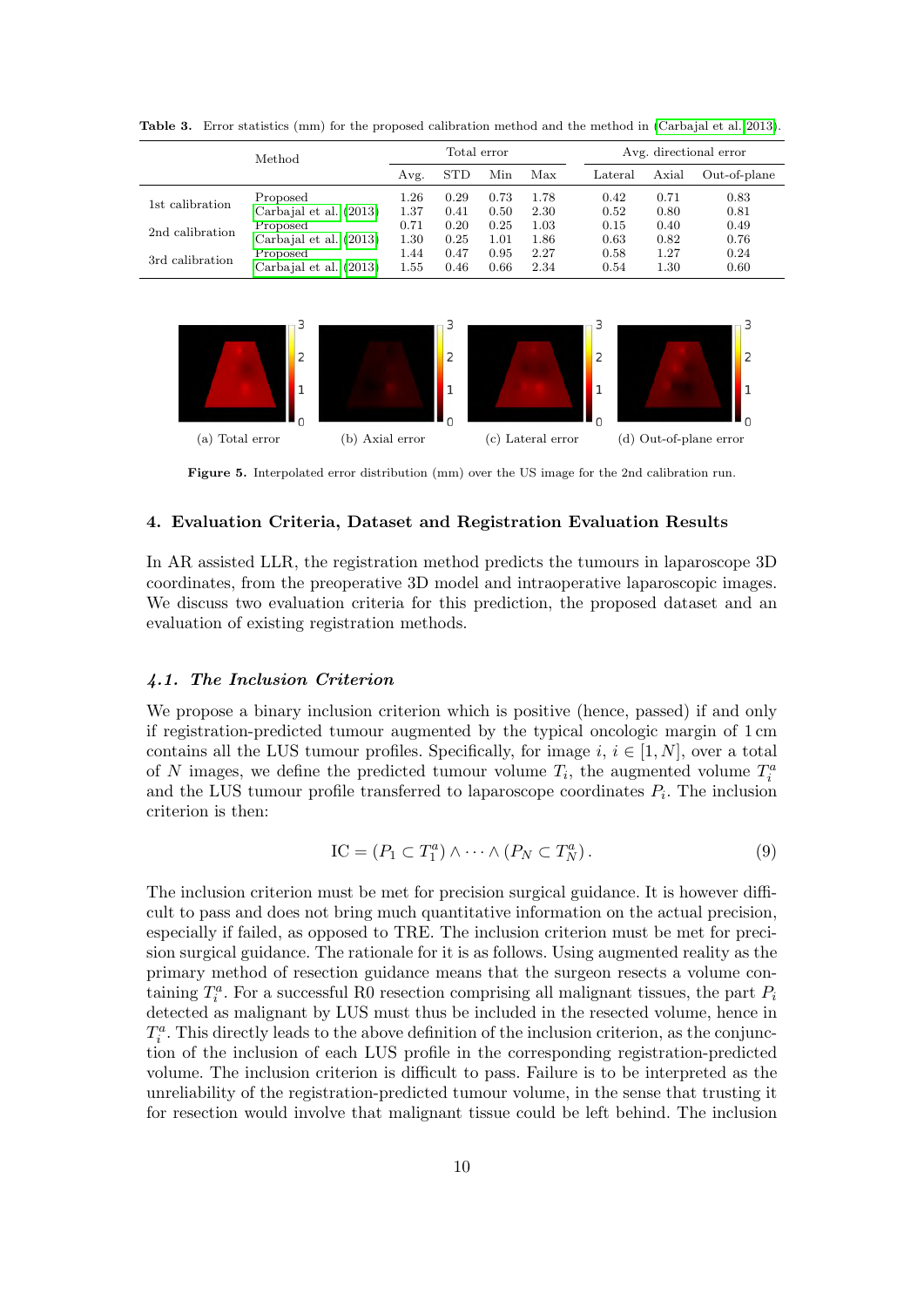criterion is thus a fundamental safety criterion, which must be passed for a method to be used in clinical practice. It does not bring much quantitative information on the actual precision, especially if failed, as opposed to TRE. The latter however does not allow a registration method to qualify for safe clinical practice. The inclusion criterion and TRE are thus complementary.

#### 4.2. The Target Registration Error

We propose to estimate TRE from the groundtruth obtained from LUS. We define TRE as the average over the tumour volume of the deformation field  $\phi_i : \mathbb{R}^3 \to \mathbb{R}^3$ that exists between the LUS and registration-predicted tumours:

$$
TRE = \frac{1}{N} \sum_{i=1}^{N} \frac{1}{\int_{\partial P_i} dX} \int_{\partial P_i} ||\phi_i(X)||_2^2 dX,
$$
 (10)

where  $\partial P_i$  is the boundary curve of  $P_i$ . This integral cannot be solved analytically and we thus discretise it by sampling  $\partial P_i$  with  $M_i$  points  $\{P_{ij}\}\$ :

$$
\text{TRE} \approx \frac{1}{N} \sum_{i=1}^{N} \frac{1}{\sum_{j=1}^{M_i} \Delta P_{ij}} \sum_{j=1}^{M_i} \|\phi_i(P_{ij})\|_2^2 \Delta P_{ij},\tag{11}
$$

where  $\Delta P_{ij} = ||P_{i(j+1)} - P_{ij}||_2$ . Without loss of generality, we assume evenly spaced discretisations with  $M_1 = \cdots = M_N = M$  and  $\Delta P_{i1} = \Delta P_{i2} = \ldots = \Delta P_{iM} = \Delta P_i$ :

$$
\text{TRE} \approx \frac{1}{N} \sum_{i=1}^{N} \frac{1}{M \Delta P_i} \sum_{j=1}^{M} \|\phi_i(P_{ij})\|_2^2 \Delta P_i = \frac{1}{NM} \sum_{i=1}^{N} \sum_{j=1}^{M} \|\phi_i(P_{ij})\|_2^2. \tag{12}
$$

We assume that the deformation field is kept constant during data acquisition, hence  $\phi_1(X) = \phi_2(X) = ... \phi_N(X) = \phi(X)$ . We break it down into two additive fields as  $\phi(X) = \rho(X; R, t) + \epsilon(X)$ , with a rigid field  $\rho(X; R, t)$  which explains the overall discrepancy by a rotation  $R$  and translation  $t$  in the vicinity of the tumour, and a residual field  $\epsilon(X)$ . With this decomposition, we can obtain the deformation field using an Iterative Closest Point (ICP) method following [\(Beasley et al. 1999\)](#page-13-17) to estimate R, t. Introducing the closest point  $T_{ij}$  to  $RP_{ij} + t$ , we minimise the energy:

$$
E_{\epsilon} = \frac{1}{NM} \sum_{i=1}^{N} \sum_{j=1}^{M} ||\epsilon(P_{ij})||_{2}^{2} = \frac{1}{NM} \sum_{i=1}^{N} \sum_{j=1}^{M} ||\phi(P_{ij}) - \rho(P_{ij})||_{2}^{2}
$$
  
= 
$$
\frac{1}{NM} \sum_{i=1}^{N} \sum_{j=1}^{M} ||(T_{ij} - P_{ij}) - (RP_{ij} + t - P_{ij})||_{2}^{2}
$$
  
= 
$$
\frac{1}{NM} \sum_{i=1}^{N} \sum_{j=1}^{M} ||T_{ij} - (RP_{ij} + t)||_{2}^{2}.
$$
 (13)

We give pseudo-code for our method in algorithm [1.](#page-11-0) The rigid field is initialised to an identity rotation and the average displacement of the centre of gravity, represented by operator cog, for the translation. We then alternate the computation of closest points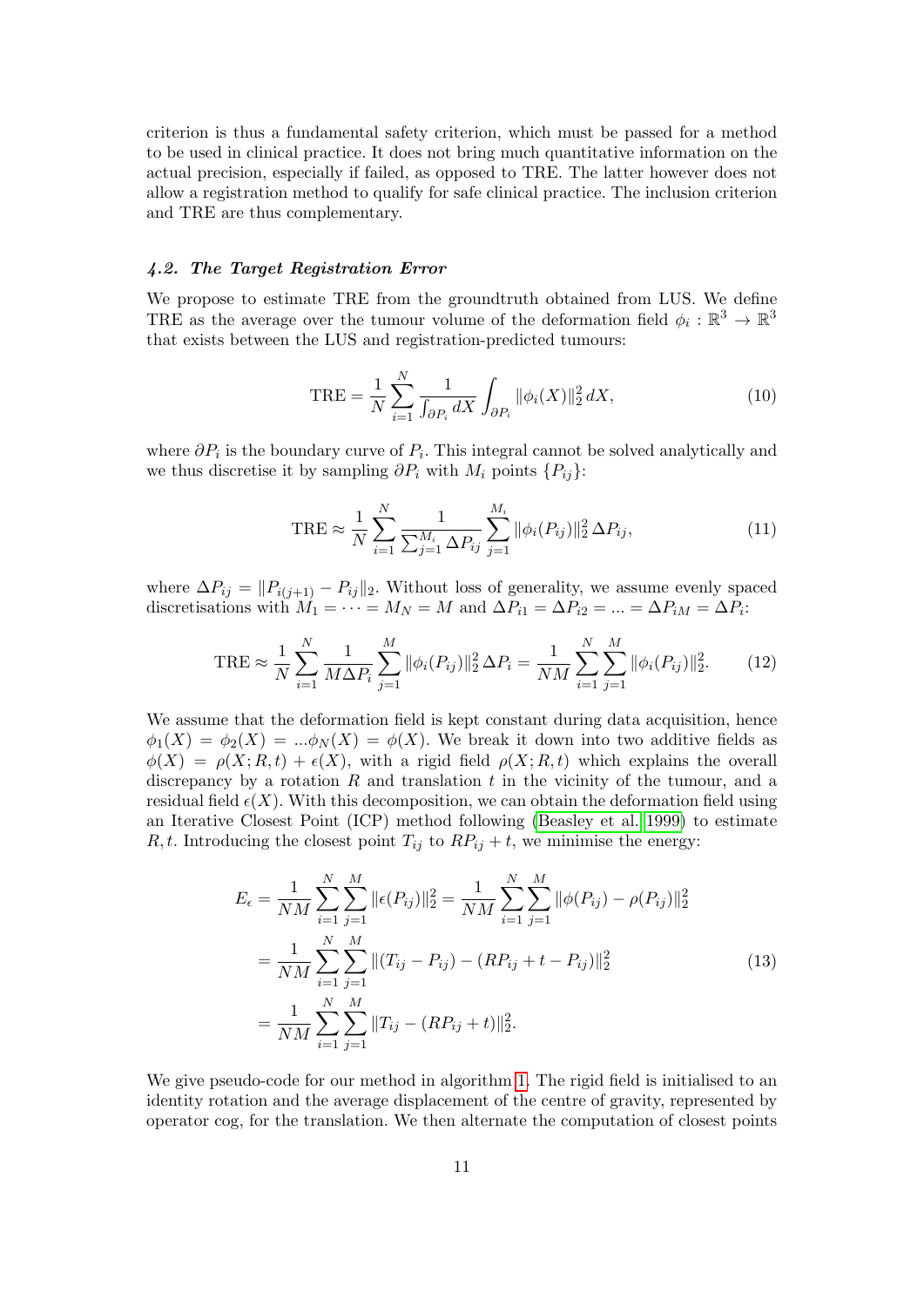given the rigid field and update of the rigid field given the correspondences as the closest points. The update is solved by Horn's closed form solution [\(Horn et al. 1988\)](#page-13-18) to minimise  $E_{\epsilon}$ . Convergence is determined by thresholding the incremental average closest points displacement by a small constant taken as  $1 \times 10^{-3}$  mm.

The metric computed here is a specific implementation of TRE. We develop this implementation from the most general definition of TRE, with the help of assumptions based on the nature of our ground-truth data. As the metric is computed between volumes and profiles by finding closest-point correspondences, this implementation could be named Closest-Point-Volume-Profile TRE. To keep it short, we however simply refer to it as TRE.

<span id="page-11-0"></span>Algorithm 1: TRE estimation

Set  $R_0 \leftarrow I_{3 \times 3}$ ,  $t_0 \leftarrow \frac{1}{N} \sum_{i=1}^{N} (\cos(T_i) - \cos(P_i))$  and  $k \leftarrow 0$ repeat Set  $T_{ij}^k \leftarrow$  closest point on  $T_i$  to  $R_k P_{ij} + t_k$ ,  $i \in [1, N]$ ,  $j \in [1, M]$ Set  $k \leftarrow k + 1$ Set  $(R_k, t_k) \leftarrow \arg \min_{R,t} E_{\epsilon}$ until convergence Set TRE  $\leftarrow \frac{1}{NM} \sum_{i=1}^{N} \sum_{j=1}^{M} ||T_{ij}^{k-1} - P_{ij}||_2$ 

# 4.3. Clinical Dataset

Our dataset currently includes LLR procedures in four patients with one tumour each. The data collection is supported by an ethical approval with ID IRB00008526-2019- CE58 issued by CPP Sud-Est VI in Clermont-Ferrand, France.

For each patient, it contains four key elements, illustrated in figure [6:](#page-12-2) (a) a preoperative CT, (b) a preoperative 3D model of the liver shape and its inner tumours obtained by manual segmentation of the CT made by an experienced surgeon, (c) a set of intraoperative laparoscopic images and (d) corresponding LUS images acquired synchronously. The laparoscopic images show the anterior liver, completely or partially. The tumours were segmented by an experienced surgeon in each LUS image and are provided as binary masks. The dataset also includes all the data related to probe calibration and pose estimation. Our Matlab implementation is provided, which produces the groundtruth and computes the two evaluation criteria. It thus facilitates the evaluation of any custom registration method.

### 4.4. Evaluation Results and Discussion

We evaluated two existing registration methods [\(Adagolodjo et al. 2017;](#page-13-0) [Koo et al.](#page-14-1) [2017\)](#page-14-1) over the complete proposed dataset with the two proposed criteria. Figure [7a](#page-15-0) shows an example registration-predicted tumour from method [\(Adagolodjo et al. 2017\)](#page-13-0) coregistered with the LUS groundtruth profile. Figure [7b](#page-15-1) shows an example AR result for visualisation purposes only, showing the registration-predicted tumour and LUS plane augmented in the laparoscopic image.

Table [4](#page-12-1) summarises the evaluation results. Both methods failed the inclusion criterion for all four patients. This is not surprising since the criterion is difficult to meet and these methods only use one image to solve registration, hence are prone to high registration uncertainty. TRE shows that both methods are more accurate for patients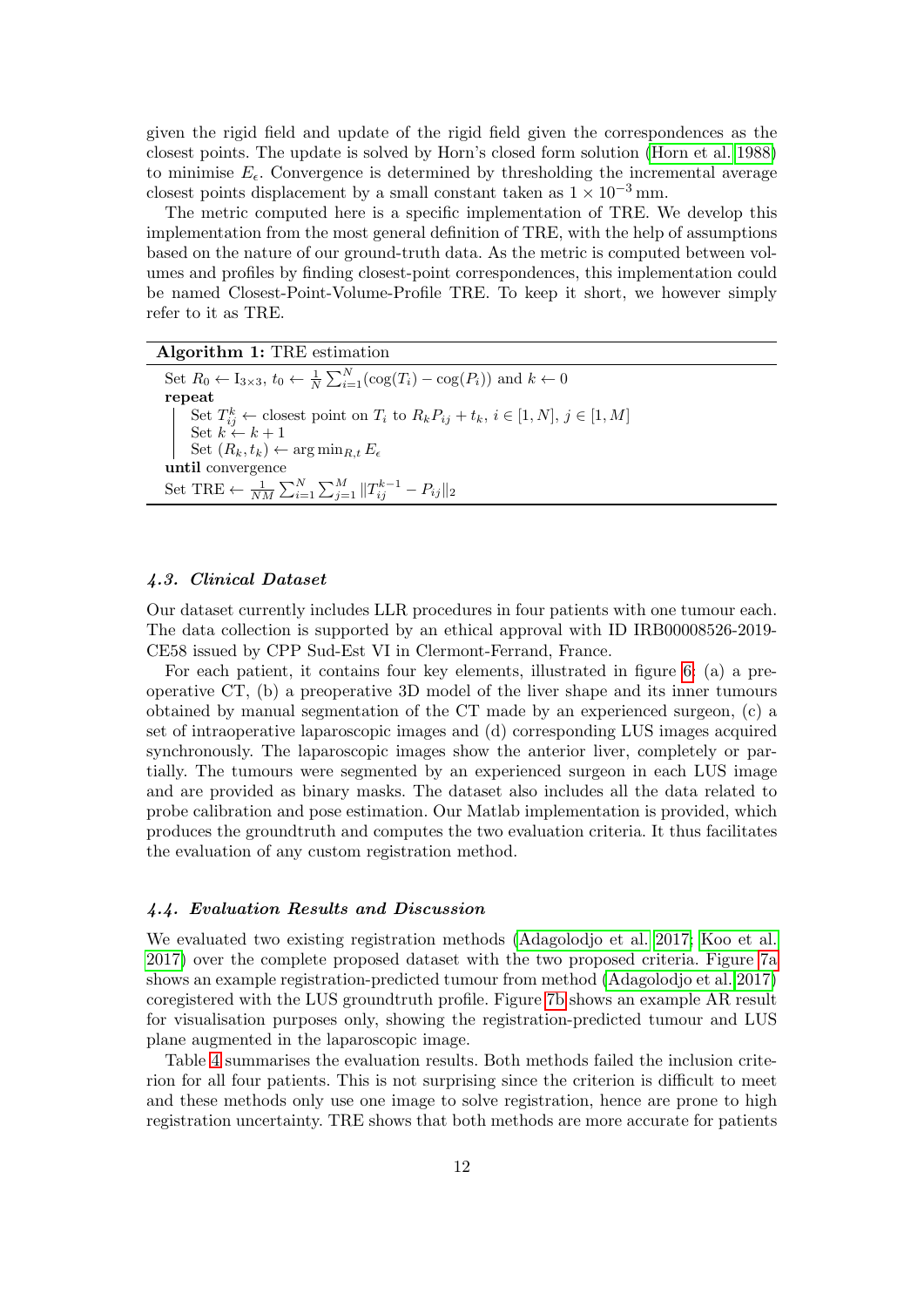

(c) Laparoscopic images (d) Segmented LUS images

<span id="page-12-2"></span>Figure 6. Dataset composition for each patient.

<span id="page-12-1"></span>

|                                                 | Patient 1    |              | Patient 2    |                |              | Patient 3      |              | Patient 4      |                                        | Overall        |  |  |
|-------------------------------------------------|--------------|--------------|--------------|----------------|--------------|----------------|--------------|----------------|----------------------------------------|----------------|--|--|
|                                                 | IС           | TRE          | Ю            | TRE            | ТC           | TRE.           | Ю            | <b>TRE</b>     | Ю                                      | <b>TRE</b>     |  |  |
| Adagolodjo et al. (2017)<br>Koo et al. $(2017)$ | Fail<br>Fail | 8.25<br>9.49 | Fail<br>Fail | 37.25<br>38.95 | Fail<br>Fail | 28.40<br>25.04 | Fail<br>Fail | 15.83<br>18.35 | $0 \text{ of } 4$<br>$0 \text{ of } 4$ | 22.43<br>22.95 |  |  |
| Tumour depth                                    | 6.61         |              |              | 11.53          |              | 18.62          |              | $1.31\,$       |                                        | Avg: $9.52$    |  |  |

1 and 4. This is explained by the tumour being more superficial than in patients 2 and 3. Overall, method [\(Adagolodjo et al. 2017\)](#page-13-0) outperforms method [\(Koo et al. 2017\)](#page-14-1) by a slight margin.

In both methods, the registration is constrained using anatomical landmarks. It can thus be expected that the regions near these landmarks are less prone to errors than away from them. The deep tumours are located in the posterior part of the liver, which is located far from the observable landmarks, and can thus undergo a higher TRE, as consistently reflected in the experimental results.

### <span id="page-12-0"></span>5. Conclusions

We have proposed the first methodology to evaluate preoperative data registration in LLR quantitatively, with the key idea of collecting groundtruth tumour positions using LUS. For that, we have proposed a complete methodology, involving LUS probe calibration and colocalisation with the laparoscope. We have used a calibration phantom, for which we have proposed new designs, following a principled statistical uncertainty modelling. We have validated groundtruth acquisition in realistic lab experiments, showing an accuracy upper-bounded by 1 mm, hence perfectly compatible with the evaluation task at hand. Equipped with this methodology, we have collected a dataset of four LLR procedures and proposed two evaluation criteria, which we have used to perform an evaluation of two existing AR methods. The proposed methodology and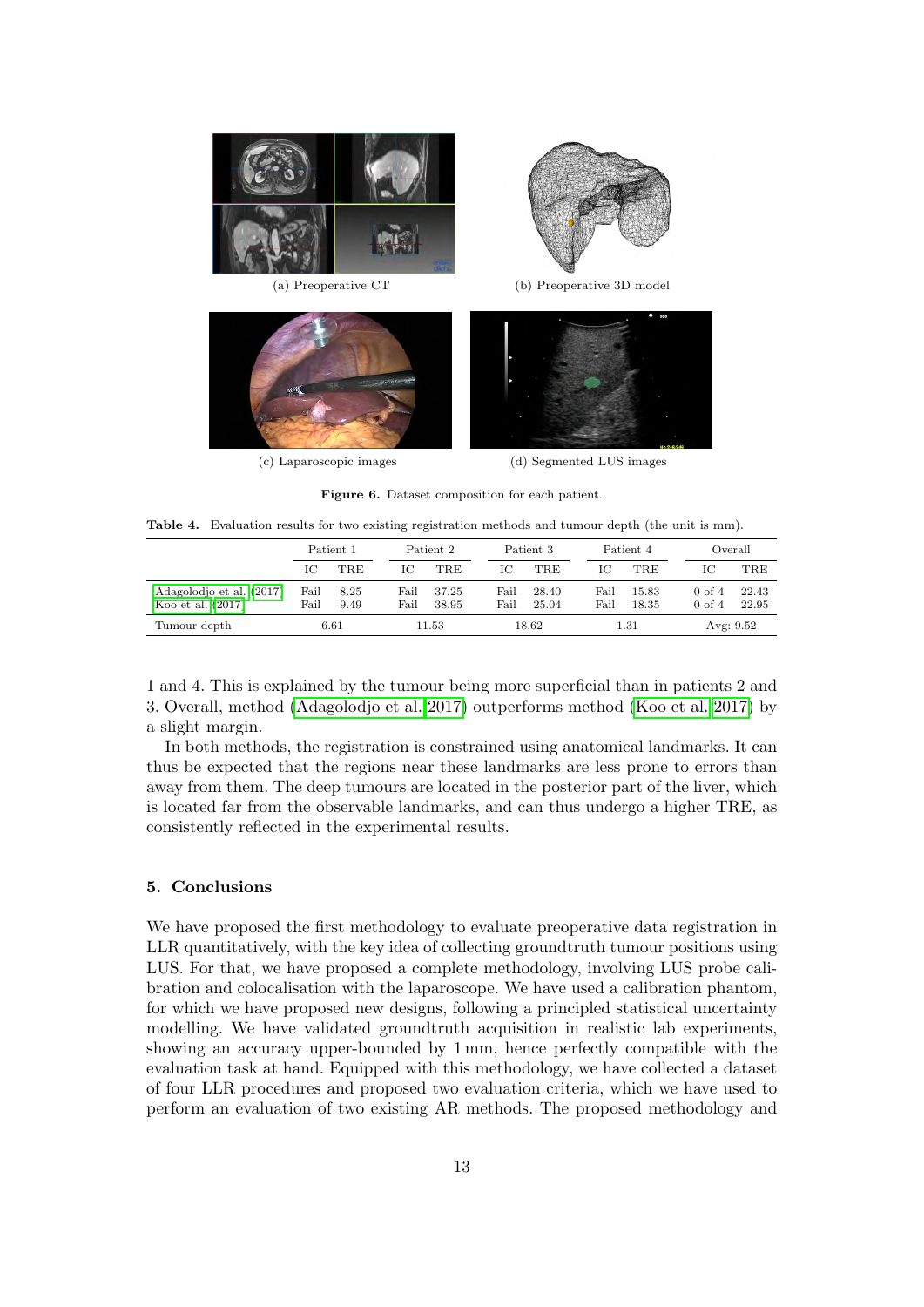dataset form a step toward standardising the quantitative evaluation of computerassisted laparoscopy. Future work includes additional data collection and evaluation of additional existing registration methods such as [Modrzejewski et al.](#page-14-4) [\(2019\)](#page-14-4).

Acknowledgments. This work was partly funded by CNRS under the Hepataug pre-industrial project and by Cancéropôle CLARA under the AIALO project.

#### References

- <span id="page-13-0"></span>Adagolodjo Y, Trivisonne R, Haouchine N, Cotin S, Courtecuisse H. 2017. Silhouette-based pose estimation for deformable organs application to surgical augmented reality. In: IROS. IEEE. p. 539–544.
- <span id="page-13-13"></span>AliceVision-Meshroom. 2021. Available from: <alicevision.org>.
- <span id="page-13-17"></span>Beasley RA, Stefansic JD, Herline AJ, Guttierez L, Galloway Jr RL. 1999. Registration of ultrasound images. In: SPIE Medical Imaging 1999: Image Display; vol. 3658. p. 125–132.
- <span id="page-13-7"></span>Bernhardt S, Nicolau SA, Bartoli A, Agnus V, Soler L, Doignon C. 2015. Using shading to register an intraoperative ct scan to a laparoscopic image. In: CARE. Springer. p. 59–68.
- <span id="page-13-16"></span>Boctor E, Viswanathan A, Choti M, Taylor RH, Fichtinger G, Hager G. 2004. A novel closed form solution for ultrasound calibration. In: IEEE ISBI. p. 527–530.
- <span id="page-13-14"></span>Bouguet JY. 2000. Matlab camera calibration toolbox. Caltech Technical Report.
- <span id="page-13-11"></span>Carbajal G, Lasso A, Gómez Á, Fichtinger G, 2013. Improving n-wire phantom-based freehand ultrasound calibration. IJCARS. 8(6):1063–1072.
- <span id="page-13-5"></span>Cash DM, Miga MI, Glasgow SC, Dawant BM, Clements LW, Cao Z, Galloway RL, Chapman WC. 2007. Concepts and preliminary data toward the realization of image-guided liver surgery. Journal of Gastrointestinal Surgery. 11(7):844–859.
- <span id="page-13-6"></span>Cash DM, Sinha TK, Chapman WC, Terawaki H, Dawant BM, Galloway RL, Miga MI. 2003. Incorporation of a laser range scanner into image-guided liver surgery: surface acquisition, registration, and tracking. Medical Physics. 30(7):1671–1682.
- <span id="page-13-10"></span>Cenni F, Monari D, Desloovere K, Aertbeliën E, Schless SH, Bruyninckx H. 2016. The reliability and validity of a clinical 3d freehand ultrasound system. Computer methods and programs in biomedicine. 136:179–187.
- <span id="page-13-8"></span>Cheung CL, Wedlake C, Moore J, Pautler SE, Peters TM. 2010. Fused video and ultrasound images for minimally invasive partial nephrectomy: a phantom study. In: MICCAI 2010. p. 408–415.
- <span id="page-13-3"></span>Clements LW, Collins JA, Weis JA, Simpson AL, Adams LB, Jarnagin WR, Miga MI. 2016. Evaluation of model-based deformation correction in image-guided liver surgery via tracked intraoperative ultrasound. SPIE Medical Imaging. 3(1):015003.
- <span id="page-13-4"></span>Dumpuri P, Clements LW, Dawant BM, Miga MI. 2010. Model-updated image-guided liver surgery: preliminary results using surface characterization. Progress in biophysics and molecular biology. 103(2-3):197–207.
- <span id="page-13-2"></span>Espinel Y,  $Oz$ gür E, Calvet L, Le Roy B, Buc E, Bartoli A. 2020. Combining visual cues with interactions for 3d–2d registration in liver laparoscopy. Annals of Biomedical Eng:1–16.
- <span id="page-13-1"></span>Haouchine N, Roy F, Untereiner L, Cotin S. 2016. Using contours as boundary conditions for elastic registration during minimally invasive hepatic surgery. In: IROS. p. 495–500.
- <span id="page-13-15"></span>Hartley R, Zisserman A. 2003. Multiple view geometry in computer vision. Cambridge university press.
- <span id="page-13-9"></span>Hayashi Y, Igami T, Hirose T, Nagino M, Mori K. 2015. Development and clinical application of surgical navigation system for laparoscopic hepatectomy. In: SPIE Medical Imaging 2015: Image-Guided Procedures, Robotic Interventions, and Modeling; vol. 9415. p. 94151X.
- <span id="page-13-18"></span>Horn BK, Hilden HM, Negahdaripour S. 1988. Closed-form solution of absolute orientation using orthonormal matrices. JOSA A. 5(7):1127–1135.
- <span id="page-13-12"></span>Hsu PW, Prager RW, Gee AH, Treece GM. 2009. Freehand 3d ultrasound calibration: a review.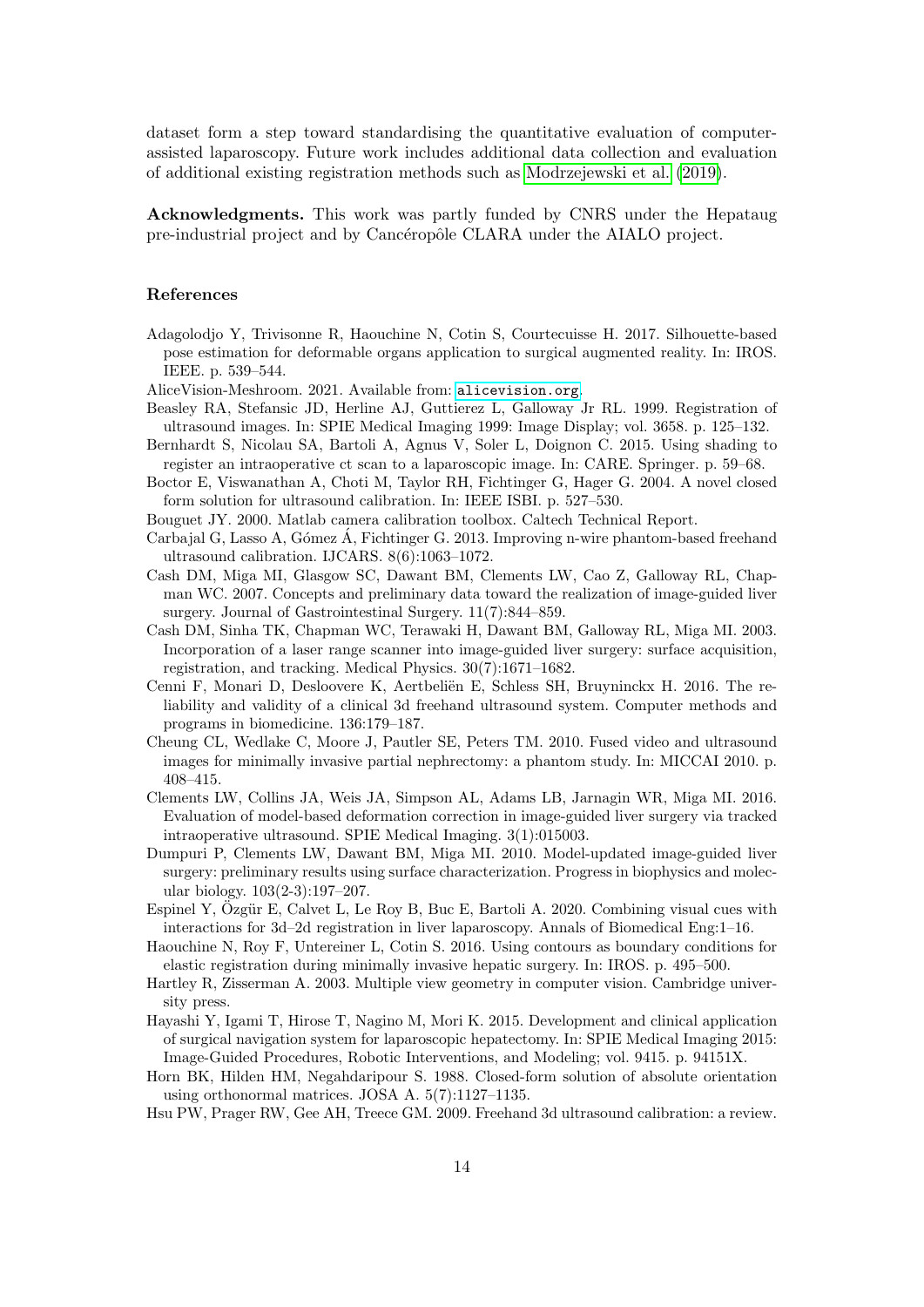In: Advanced imaging in biology and medicine. Springer; p. 47–84.

- <span id="page-14-1"></span>Koo B, Ozgür E, Le Roy B, Buc E, Bartoli A. 2017. Deformable registration of a preoperative 3d liver volume to a laparoscopy image using contour and shading cues. In: MICCAI. p. 326–334.
- <span id="page-14-12"></span>Lasso A, Heffter T, Rankin A, Pinter C, Ungi T, Fichtinger G. 2014. Plus: Open-source toolkit for ultrasound-guided intervention systems. IEEE Trans Biomed Eng. 61(10):2527–2537.
- <span id="page-14-13"></span>Lepetit V, Moreno-Noguer F, Fua P. 2009. Epnp: An accurate o (n) solution to the pnp problem. International journal of computer vision. 81(2):155.
- <span id="page-14-7"></span>Liu X, Kang S, Wilson E, Peters CA, Kane TD, Shekhar R. 2014. Evaluation of electromagnetic tracking for stereoscopic augmented reality laparoscopic visualization. In: Workshop on Clinical Image-Based Procedures. Springer. p. 84–91.
- <span id="page-14-0"></span>Maier-Hein L, Groch A, Bartoli A, Bodenstedt S, Boissonnat G, Chang PL, Clancy N, Elson DS, Haase S, Heim E, et al. 2014. Comparative validation of single-shot optical techniques for laparoscopic 3-d surface reconstruction. IEEE Trans on medical imaging. 33(10):1913–1930.
- <span id="page-14-11"></span>Mercier L, Langø T, Lindseth F, Collins DL. 2005. A review of calibration techniques for freehand 3-d ultrasound systems. Ultrasound in medicine & biology. 31(4):449–471.
- <span id="page-14-4"></span>Modrzejewski R, Collins T, Seeliger B, Bartoli A, Hostettler A, Marescaux J. 2019. An in vivo porcine dataset and evaluation methodology to measure soft-body laparoscopic liver registration accuracy with an extended algorithm that handles collisions. IJCARS. 14(7):1237– 1245.
- <span id="page-14-15"></span>Ogilvie JF. 1984. A monte-carlo approach to error propagation. Computers & chemistry. 8(3):205–207.
- <span id="page-14-6"></span>Plantefève R, Peterlik I, Haouchine N, Cotin S. 2016. Patient-specific biomechanical modeling for guidance during minimally-invasive hepatic surgery. Annals of biomedical engineering. 44(1):139–153.
- <span id="page-14-9"></span>Poon TC, Rohling RN. 2005. Comparison of calibration methods for spatial tracking of a 3-d ultrasound probe. Ultrasound in medicine & biology. 31(8):1095–1108.
- <span id="page-14-8"></span>Poulin F, Amiot LP. 2002. Interference during the use of an electromagnetic tracking system under or conditions. Journal of biomechanics. 35(6):733–737.
- <span id="page-14-2"></span>Robu MR, Ramalhinho J, Thompson S, Gurusamy K, Davidson B, Hawkes D, Stoyanov D, Clarkson MJ. 2018. Global rigid registration of ct to video in laparoscopic liver surgery. IJCARS. 13(6):947–956.
- <span id="page-14-5"></span>Suwelack S, Röhl S, Bodenstedt S, Reichard D, Dillmann R, dos Santos T, Maier-Hein L, Wagner M, Wünscher J, Kenngott H, et al. 2014. Physics-based shape matching for intraoperative image guidance. Medical physics. 41(11):111901.
- <span id="page-14-3"></span>Thompson S, Schneider C, Bosi M, Gurusamy K, Ourselin S, Davidson B, Hawkes D, Clarkson MJ. 2018. In vivo estimation of target registration errors during augmented reality laparoscopic surgery. IJCARS. 13(6):865–874.
- <span id="page-14-10"></span>Wang L, Wang T, Liu H, Hu L, Han Z, Liu W, Guo N, Qi Y, Xu Y. 2018. An automated calibration method of ultrasonic probe based on coherent point drift algorithm. IEEE Access. 6:8657–8665.
- <span id="page-14-14"></span>Wilks SS. 1960. Multidimensional statistical scatter. Contributions to probability and statistics:486–503.